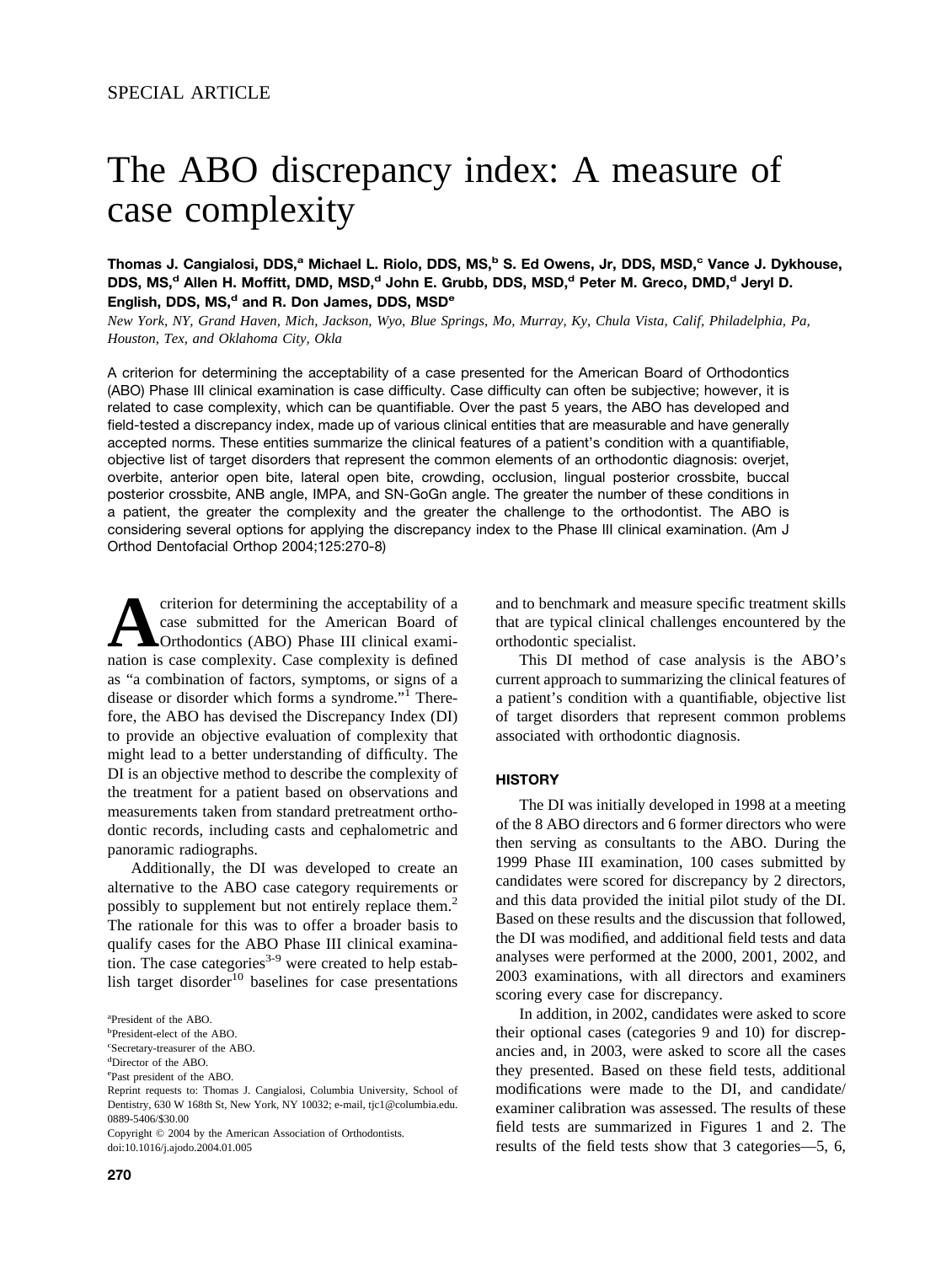# <span id="page-1-0"></span>All Discrepancy Index Scores 2000-2002 For Conventional Case Categories I, II, III, IV, VIII, IX & X



**Fig 1.** DI ranges.

## All Discrepancy Index Scores 2000-2002 For Conventional Case Categories V, VI & VII



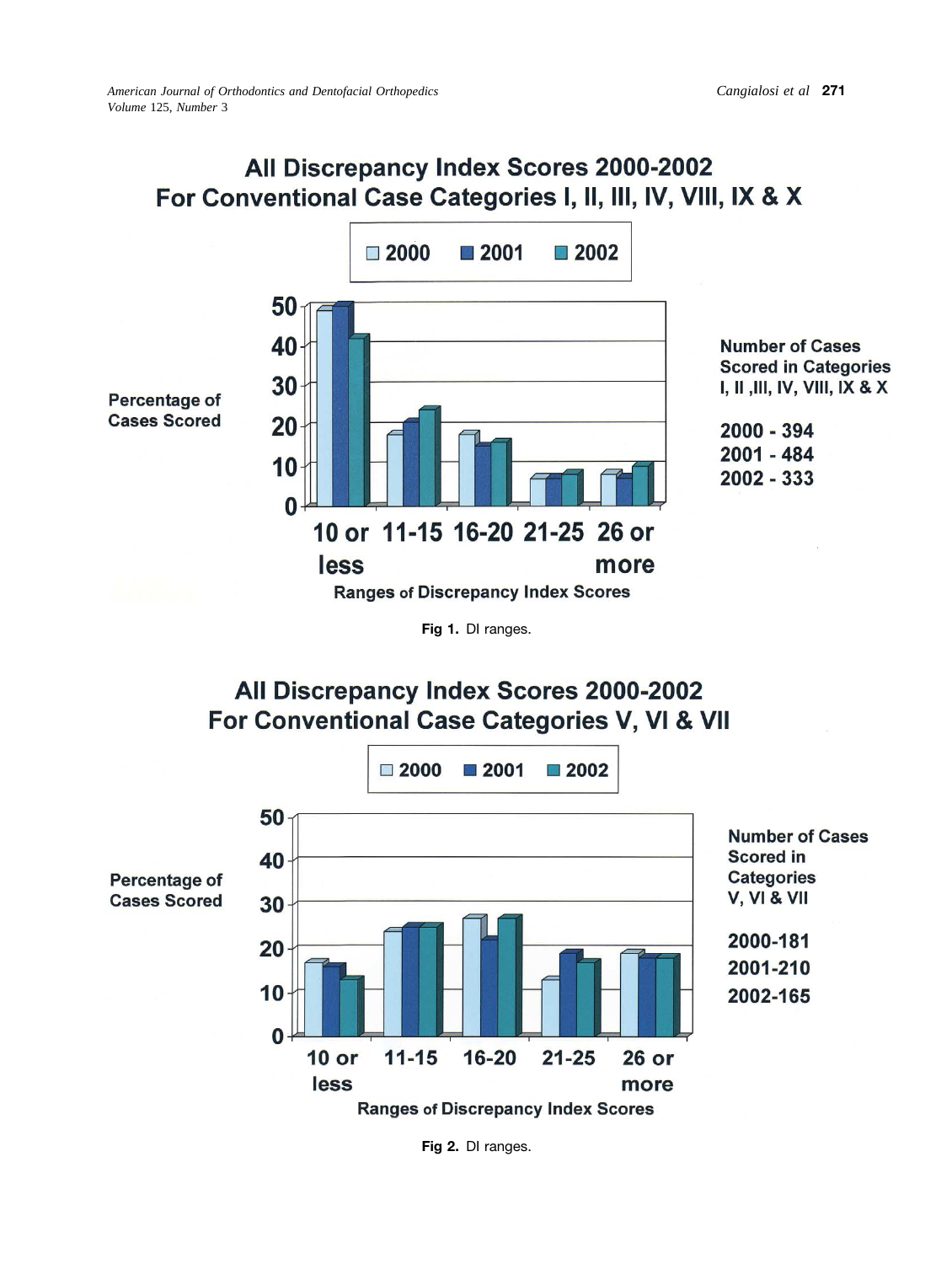<span id="page-2-0"></span>

**Fig 3.** Occlusal relationship position.







**Fig 4.** Overjet.



**Fig 5.** Overbite.

and 7—have higher discrepancy scores, and categories 1, 2, 3, 4, 8, 9, and 10 show moderate to lower discrepancy scores.

The target disorder elements chosen to make up the DI are measurements of overjet, overbite, anterior openbite, lateral openbite, crowding, occlusion, lingual posterior crossbite, buccal posterior crossbite, ANB angle, IMPA and SN-GoGn angle.

An additional category designated "Other" is also

available so that other conditions that might affect or add to treatment complexity can be scored. When scoring discrepancy, model occlusion (Fig 3) is determined by placing the backs (bases) of models on a flat surface after they have been placed together in occlusion. All measurements must be made from this occlusal relation position. A description of each measurement follows.

Overjet (Fig 4) is scored as the distance between the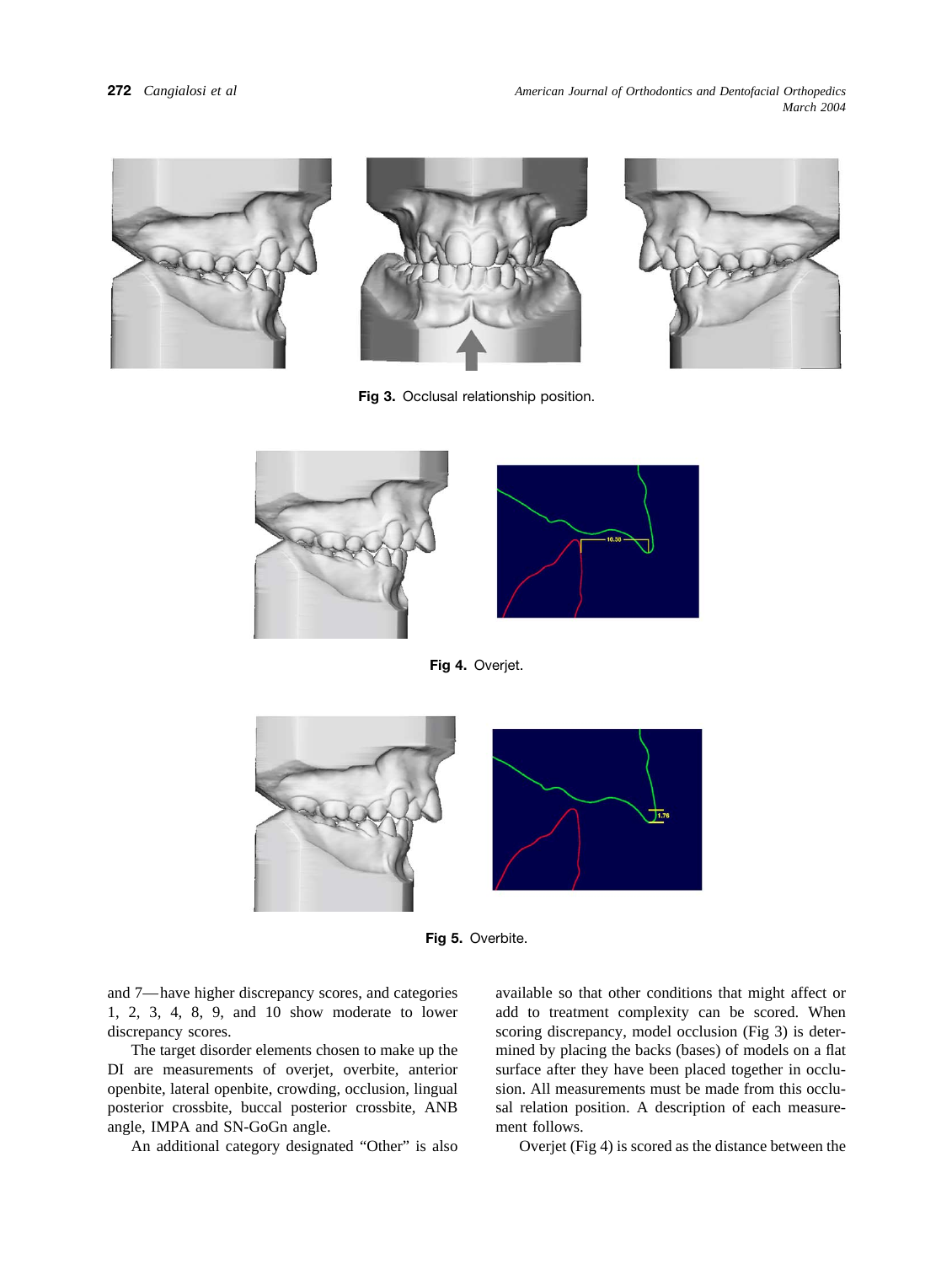<span id="page-3-0"></span>*American Journal of Orthodontics and Dentofacial Orthopedics Volume* 125, *Number* 3



**Fig 6.** Anterior open bite.



**Fig 7.** Lateral open bite.



**Fig 8.** Crowding.

lingual incisal edge of the most forwardly positioned maxillary incisor to the labial incisal edge of the most forwardly positioned mandibular incisor. For an overjet of 0 mm (edge to edge), 1 point is scored; for overjets of 1-3 mm, no points are scored; for 3.1 to 5 mm, 2 points are scored; for 5.1 to 7 mm, 3 points are scored; for 7.1-9 mm, 4 points are scored, and if greater than 9 mm, 5 points are scored. If there is a negative overjet (anterior crossbite), the score is recorded as 1 point per mm for each anterior tooth in crossbite.

For an overbite [\(Fig 5\)](#page-2-0) up to 3 mm, no points are scored. If the overbite is 3.1-5 mm, 2 points are scored; if it is 5.1-7 mm, 3 points are scored. If the mandibular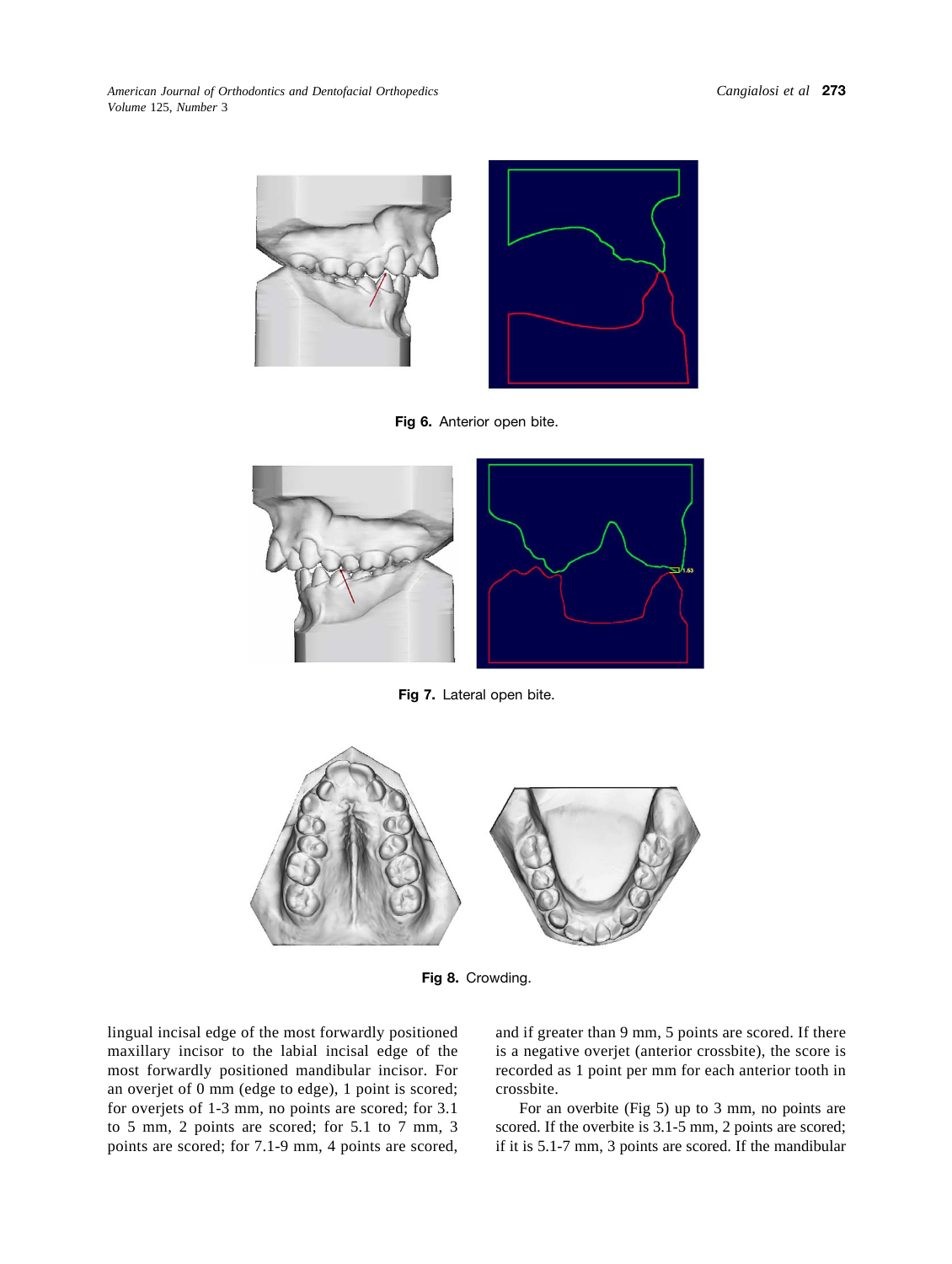<span id="page-4-0"></span>



**Fig 9.** Occlusion.





**Fig 10.** Lingual posterior crossbite. **Fig 11.** Buccal posterior crossbite.

incisors are impinging on the palatal tissue (100% overbite), then 5 points are scored.

For anterior open bite, if the maxillary and mandibular incisors are in an edge-to-edge relationship (overbite  $= 0$ ), then 1 point is scored. For each millimeter of openbite, 2 points are scored for each maxillary tooth involved from canine to canine. No points are scored for the maxillary canines if they are blocked out of the arch to the labial [\(Fig 6\)](#page-3-0).

For lateral open bite, for each maxillary tooth (from first premolar to third molar) in an open bite relationship with the mandibular arch, 2 points are scored per millimeter of open bite for each tooth [\(Fig 7\)](#page-3-0).

When scoring crowding [\(Fig 8\)](#page-3-0), the most crowded

dental arch is considered. If crowding is 1-3 mm, 1 point is scored; from 3.1-5 mm, 2 points are scored; from 5.1-7mm, 4 points are scored, and if greater than 7 mm, 7 points are scored.

When scoring occlusion (Fig 9), the Angle classification is used. If the mesiobuccal cusp of the maxillary first molar occludes with the buccal groove of the mandibular first molar or anywhere forward of the buccal groove but short of the mesiobuccal cusp, no points are scored. If the occlusal relationship is end on (cusp to cusp) toward a Class II or Class III but less than a Class II or Class III relationship, 2 points are scored per side. If the relationship is a full Class II or Class III, then 4 points are scored per side.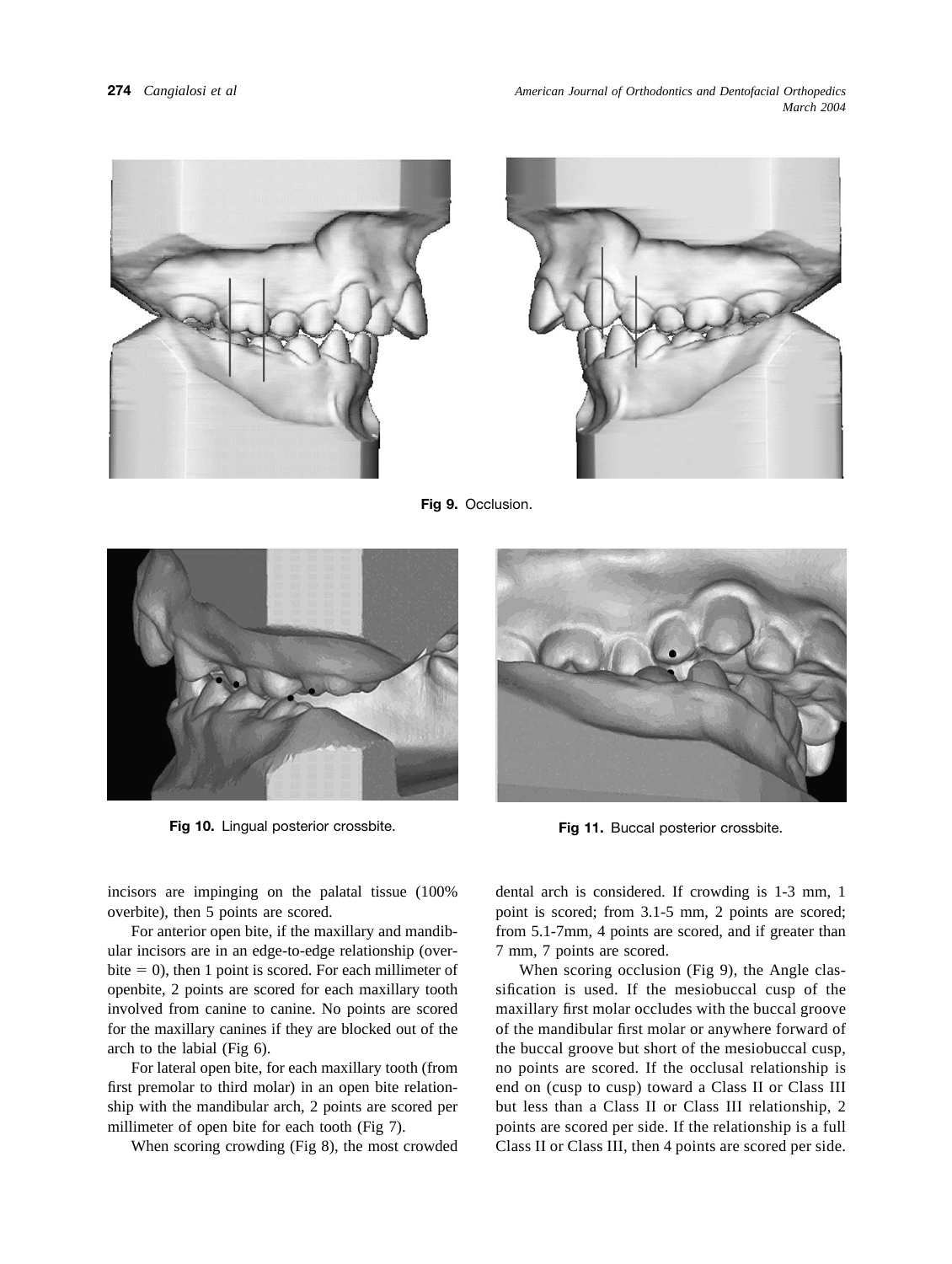<span id="page-5-0"></span>

**Fig 12.** Cephalometric values.



**Fig 13.** Congenital absence. **Fig 14.** Ectopic eruption.

If the relationship is greater or beyond Class II or Class III, then 1 additional point is scored per side.

For lingual posterior crossbite, for each maxillary tooth in lingual crossbite, 1 point is scored [\(Fig 10\)](#page-4-0).

For each maxillary posterior tooth in complete buccal crossbite, from first premolar to third molar, 2 points are scored [\(Fig 11\)](#page-4-0).



### **Procedures for scoring skeletal or dental relationships that increase case complexity based on cephalometrics**

1. If the ANB angle is greater than 5.5° or less than -1.5°, 4 points are scored. For each additional degree above or below these values, 1 point is scored.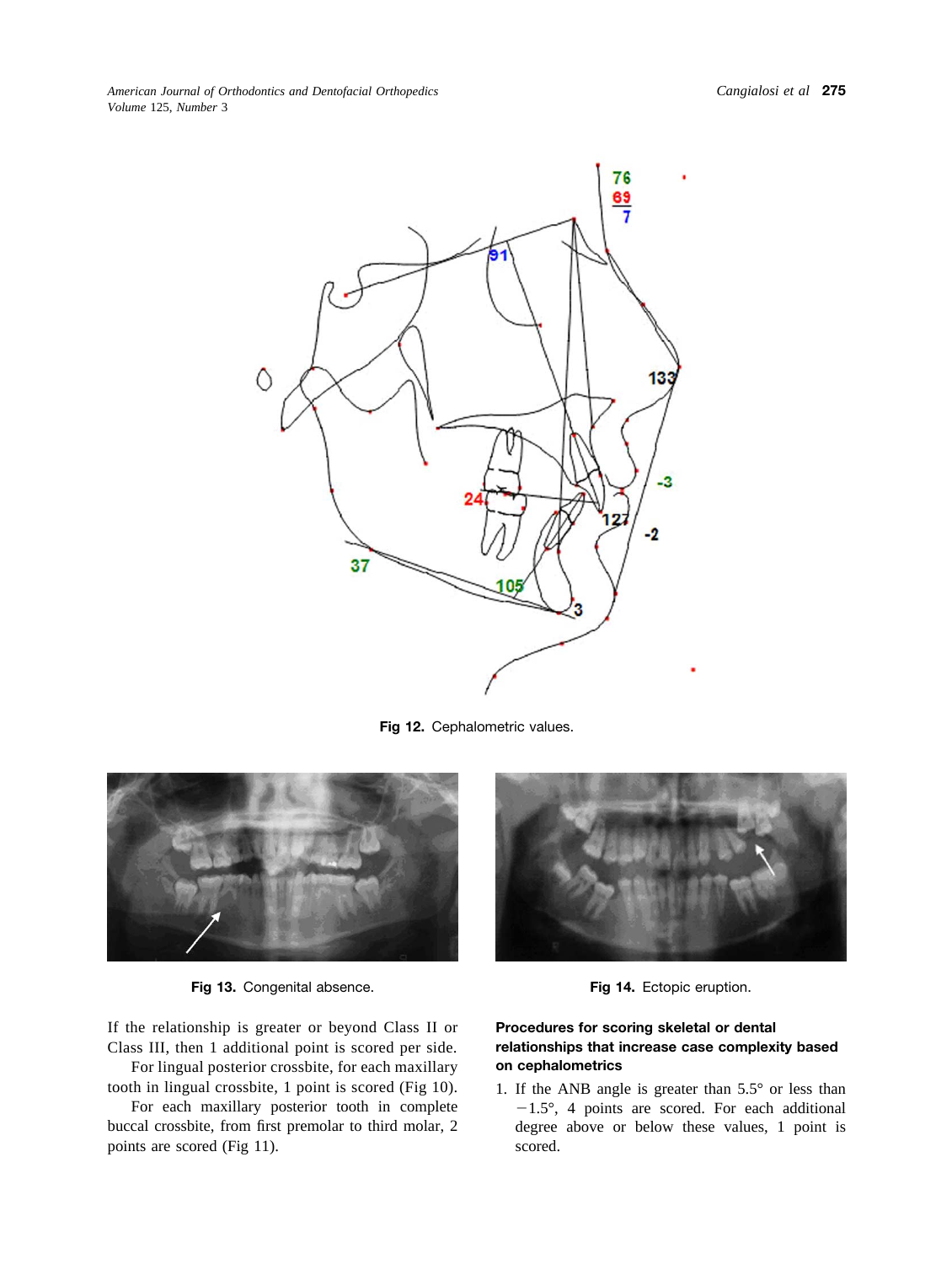

**Fig 15.** Transposition.

- 2. If the SN-GoGn angle is between 27° and 37°, no points are scored.
- 3. If the SN-GoGn angle is greater than 37°, then 2 points are scored for each degree above 37°.
- 4. If the SN-GoGn angle is less than 27°, then 1 point is scored for each degree below 27°.
- 5. If the IMPA angle is greater than 98°, 1 point is scored for each degree above 98°.

The following is an example of a cephalometric grading sequence [\(Fig 12\)](#page-5-0).

SNA 76.0° SNB 69.0° ANB 7.0°: 5 points scored SN- GoGn 37.0°: no points scored IMPA 105.0°: 7 points scored

### **Other**

Because it is impossible to include every clinical entity that might contribute to treatment complexity in an index, the "other" category permits the scoring of other commonly occurring conditions. An additional 2 points can be scored for each of the following: missing or supernumerary teeth [\(Fig 13\)](#page-5-0), ectopic eruption [\(Fig](#page-5-0) [14\)](#page-5-0), transposition (Fig 15), anomalies of tooth size and shape, CR-CO discrepancies, skeletal asymmetry, excess curve of Wilson. Each "Other" condition scored must be noted on the scoring sheet [\(Fig 16\)](#page-7-0).

### **DISCUSSION**

The target disorders of which this index is comprised were chosen because they represent most conditions that orthodontists treat. They were also chosen because all could be related to deviations from generally accepted norms. Another consideration was that the DI measurements could be done relatively quickly and simply.

Do these measurements equal difficulty? Difficulty is elusive because inherently it remains somewhat subjective and a matter of perception. Some conditions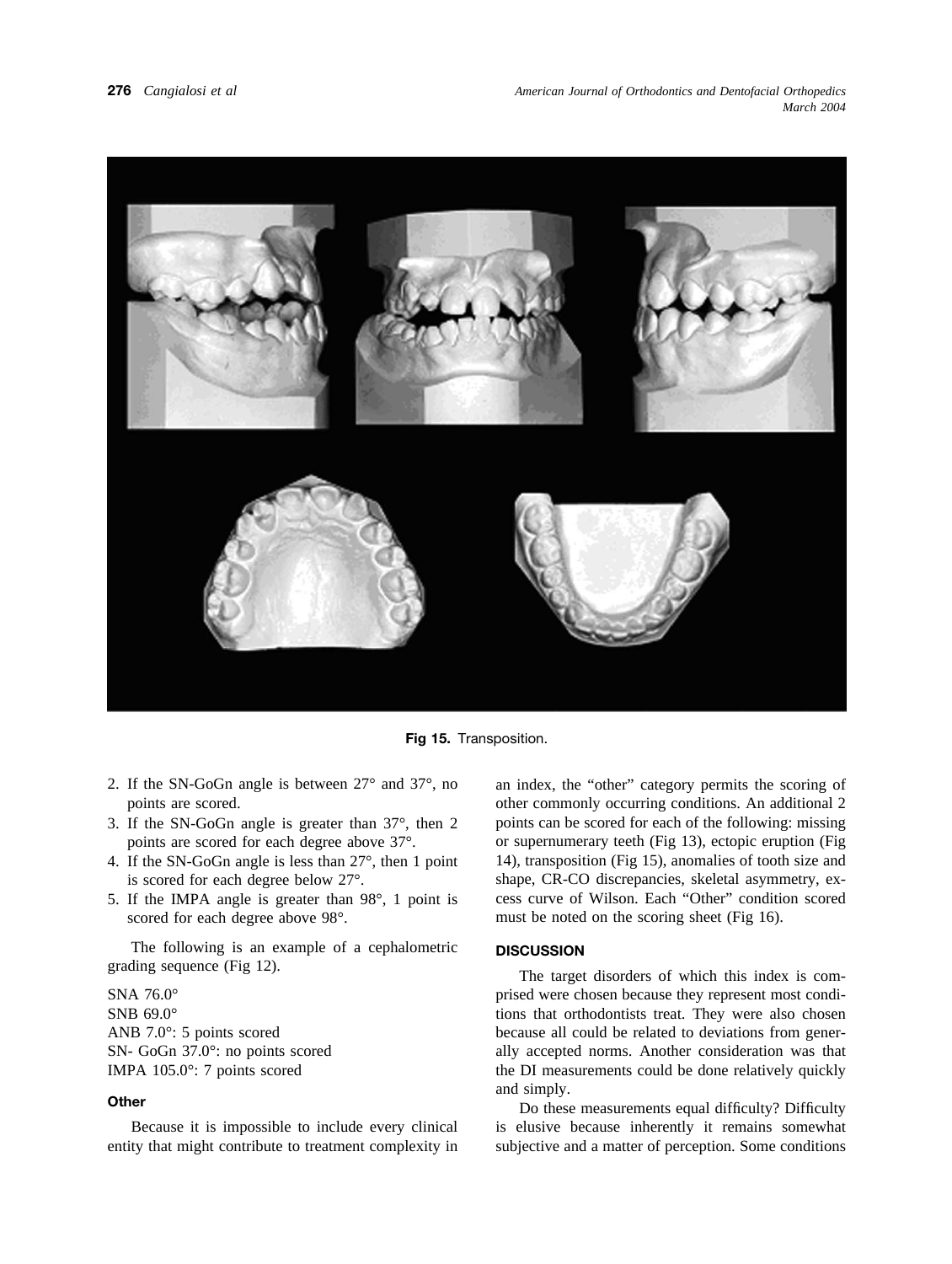<span id="page-7-0"></span>

| THE AMERICAN BOARD OF ORTHODONTICS<br><b>DISCREPANCY INDEX</b><br><b>CASE CATEGORY</b> |          |          |                                                |                   |                   |
|----------------------------------------------------------------------------------------|----------|----------|------------------------------------------------|-------------------|-------------------|
| <b>TOTAL D.I. SCORE</b>                                                                |          |          |                                                |                   |                   |
| <b>CAST EVAL. SCORE</b>                                                                |          |          |                                                |                   |                   |
| <b>OVERJET</b>                                                                         |          |          | <b>OCCLUSION</b>                               |                   |                   |
| 0 mm. (edge to edge)                                                                   | $\equiv$ | 1 pt.    | Class I to end on                              | $\equiv$          | $0$ pts.          |
| $1 - 3$ mm.                                                                            | $=$      | 0 pts.   | End on Class II or III                         | $=$               | 2 pts. per side   |
| $3.1 - 5$ mm.                                                                          | $=$      | 2 pts.   | Full Class II or III                           | $=$               | 4 pts. per side   |
| $5.1 - 7$ mm.                                                                          | $\equiv$ | 3 pts.   | Beyond Class II or III                         | $=$               | 1 pt. per mm.     |
| $7.1 - 9$ mm.                                                                          | $=$      | 4 pts.   |                                                |                   | Additional        |
| $> 9$ mm.                                                                              | $\equiv$ | 5 pts.   | Total                                          | $=$               |                   |
| Negative OJ (x-bite) 1 pt. per mm. per tooth =                                         |          |          |                                                |                   |                   |
| Total                                                                                  | $=$      |          | <b>LINGUAL POSTERIOR X-BITE</b>                |                   |                   |
| <b>OVERBITE</b>                                                                        |          |          | 1 pt. per tooth<br>Total                       | $=$               |                   |
| $0 - 3$ mm.                                                                            | $=$      | $0$ pts. | <b>BUCCAL POSTERIOR X-BITE</b>                 |                   |                   |
| $3.1 - 5$ mm.                                                                          | $\equiv$ | 2 pts.   | 2 pts. per tooth<br>Total                      | $=$               |                   |
| $5.1 - 7$ mm.                                                                          | $\equiv$ | 3 pts.   | <b>CEPHALOMETRICS</b>                          |                   |                   |
| Impinging $(100\%)$                                                                    | $=$      | 5 pts.   | ANB $> 5.5$ or $< -1.5$                        | $=$               | 4 pts.            |
| Total                                                                                  | $\equiv$ |          | <b>Each Additional Degree</b>                  | $\equiv$          | 1 pt.             |
| <b>ANTERIOR OPENBITE</b>                                                               |          |          |                                                |                   |                   |
| 0 mm. (edge to edge)<br>$\equiv$<br>then 2 pts. per mm. per tooth                      |          | 1 pt.    | SN-GO-GN 27 deg. - 37 deg.                     | $\qquad \qquad =$ | $0$ pts.          |
|                                                                                        |          |          | $SN-GO-GN > 37$ deg.                           | $=$               | 2 pts. per degree |
| Total                                                                                  | $=$      |          | $SN-GO-GN < 27$ deg.                           | $\equiv$          | 1 pt. per degree  |
| <b>LATERAL OPENBITE</b>                                                                |          |          | <b>IMPA</b><br>$> 98$ deg.                     | $=$               | 1 pt. per degree  |
| 2 pts. per mm. per tooth<br>Total                                                      | $=$      |          | Total                                          | $=$               |                   |
| <b>CROWDING</b>                                                                        |          |          | <b>OTHER</b><br>2 Points<br>(See instructions) | $=$               |                   |
| $0 - 3$ mm.                                                                            | $=$      | 1 pt.    | <b>INDICATE PROBLEM</b>                        |                   |                   |
| $3.1 - 5$ mm.                                                                          | $=$      | 2 pts.   |                                                |                   |                   |
| $5.1 - 7$ mm.                                                                          | $\equiv$ | 4 pts.   |                                                |                   |                   |
| $> 7$ mm.                                                                              | $=$      | 7 pts.   |                                                |                   |                   |
| Total                                                                                  | $=$      |          |                                                |                   |                   |

**Fig 16.** DI scoring sheet.